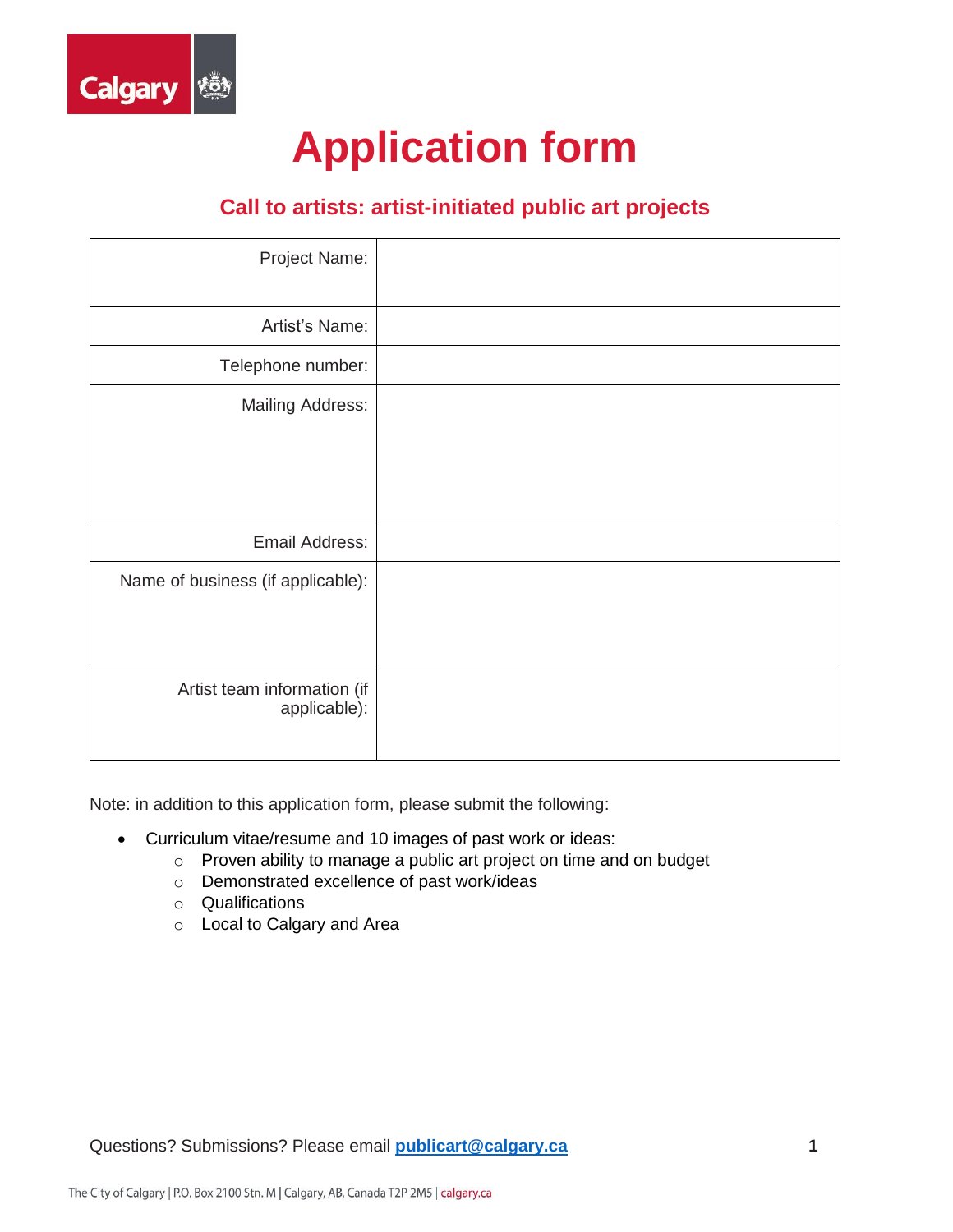

# **Quality of idea**

| What kind of art are<br>you creating?                                                                                                         |  |  |  |
|-----------------------------------------------------------------------------------------------------------------------------------------------|--|--|--|
| Is it an object? Is it experiential?<br>Is it participatory? Is it<br>performative? Is it social<br>practice? Is it related to<br>technology? |  |  |  |
|                                                                                                                                               |  |  |  |
|                                                                                                                                               |  |  |  |
|                                                                                                                                               |  |  |  |
|                                                                                                                                               |  |  |  |
|                                                                                                                                               |  |  |  |
|                                                                                                                                               |  |  |  |
|                                                                                                                                               |  |  |  |
|                                                                                                                                               |  |  |  |
|                                                                                                                                               |  |  |  |
|                                                                                                                                               |  |  |  |
|                                                                                                                                               |  |  |  |
|                                                                                                                                               |  |  |  |
|                                                                                                                                               |  |  |  |
|                                                                                                                                               |  |  |  |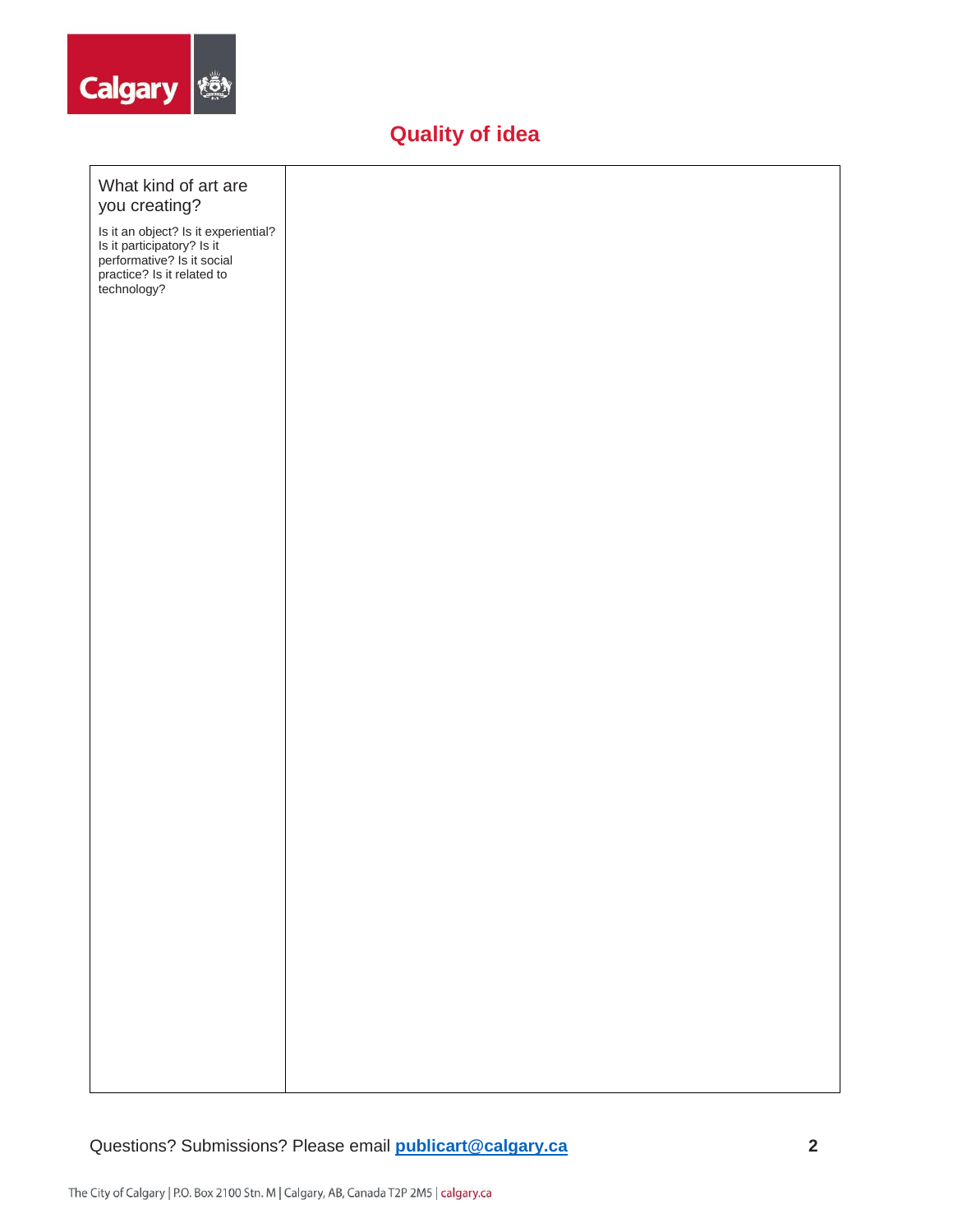

#### Describe your concept

A concept drawing is recommended, if applicable.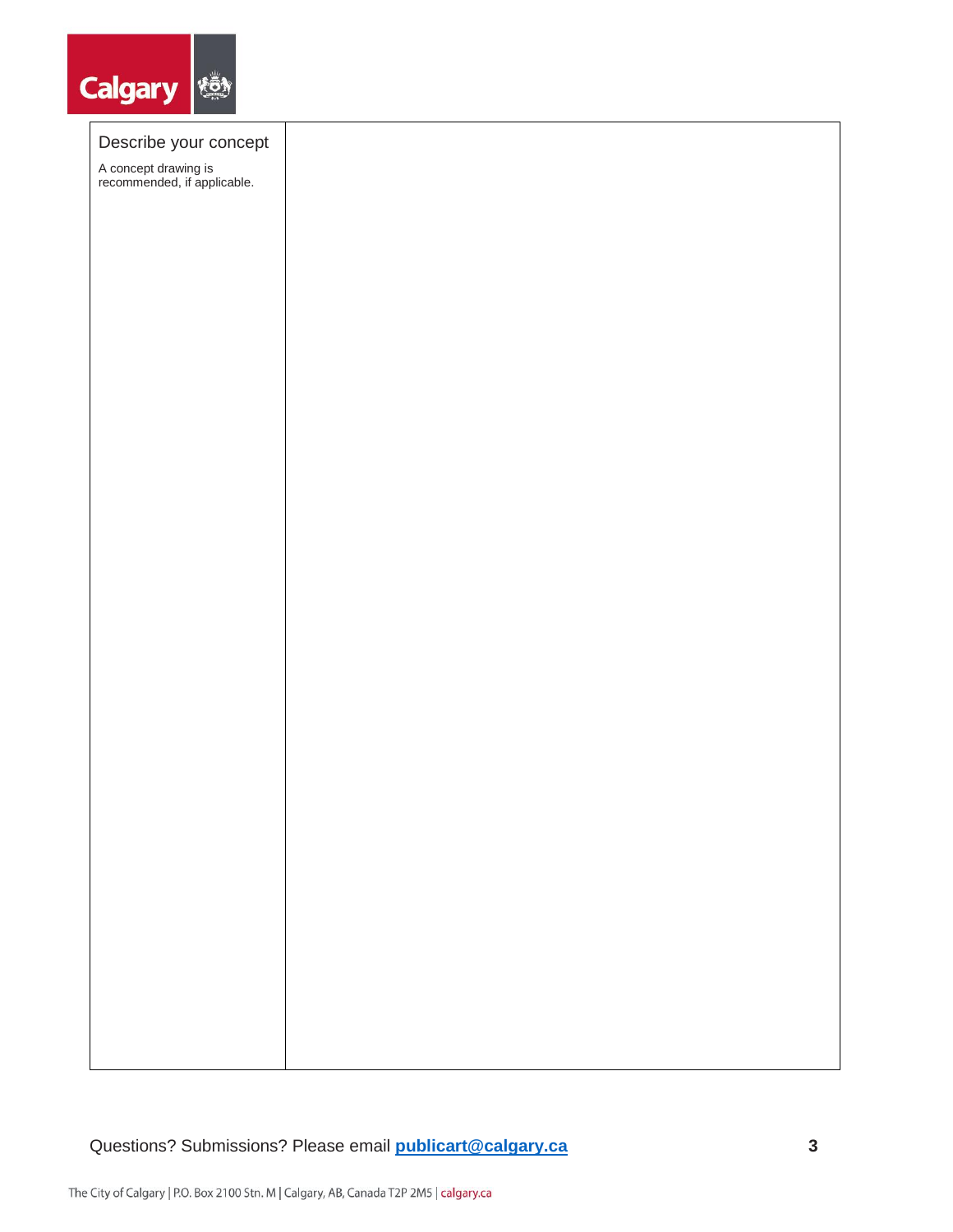

#### How do you intend to realize your concept?

If you are creating an object, for example, what are the highlevel steps you need to take to deliver your final artwork, e.g.

- Materials?
- Fabrication?<br>- Installation?
- Installation?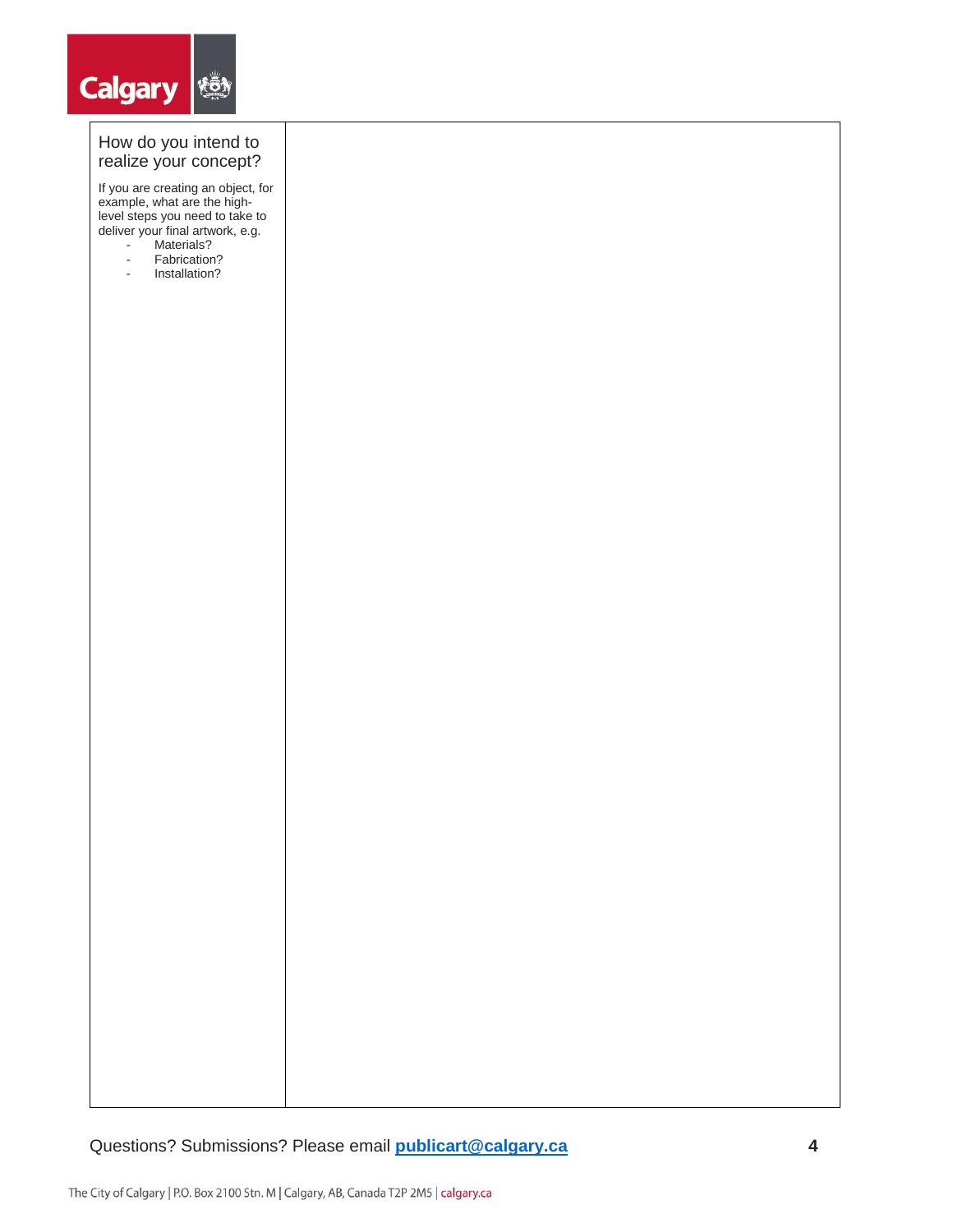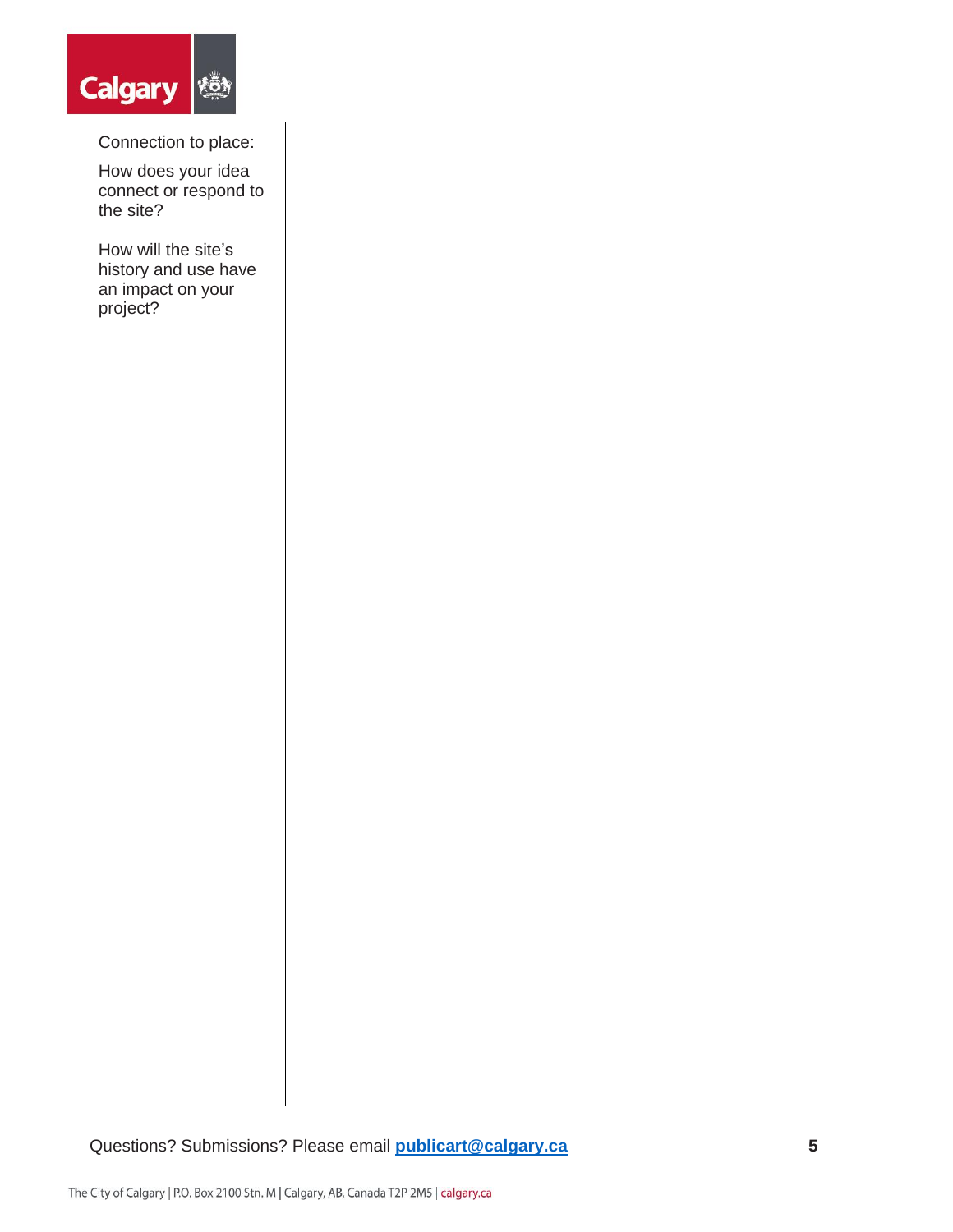| <b>Calgary</b><br>Kō                                                                                                                                                                                                                                                         |  |
|------------------------------------------------------------------------------------------------------------------------------------------------------------------------------------------------------------------------------------------------------------------------------|--|
| Is the artwork feasible<br>for the budget<br>provided?                                                                                                                                                                                                                       |  |
| How much budget are<br>you requesting from<br>The City?                                                                                                                                                                                                                      |  |
| What is the high-level budget<br>estimate, e.g. artist fee,<br>fabrication, installation?                                                                                                                                                                                    |  |
| Note that if you are shortlisted<br>for the next phase, you will need<br>to provide more detailed budget<br>information on artist fee,<br>engagement cost, engineering<br>fees; and estimates on<br>fabrication, transportation,<br>installation; as well as<br>contingency. |  |
|                                                                                                                                                                                                                                                                              |  |
| Do you have other<br>funding sources?<br>That's great! Please let<br>us know about them.                                                                                                                                                                                     |  |
|                                                                                                                                                                                                                                                                              |  |
|                                                                                                                                                                                                                                                                              |  |

Questions? Submissions? Please email **[publicart@calgary.ca](mailto:publicart@calgary.ca) 6**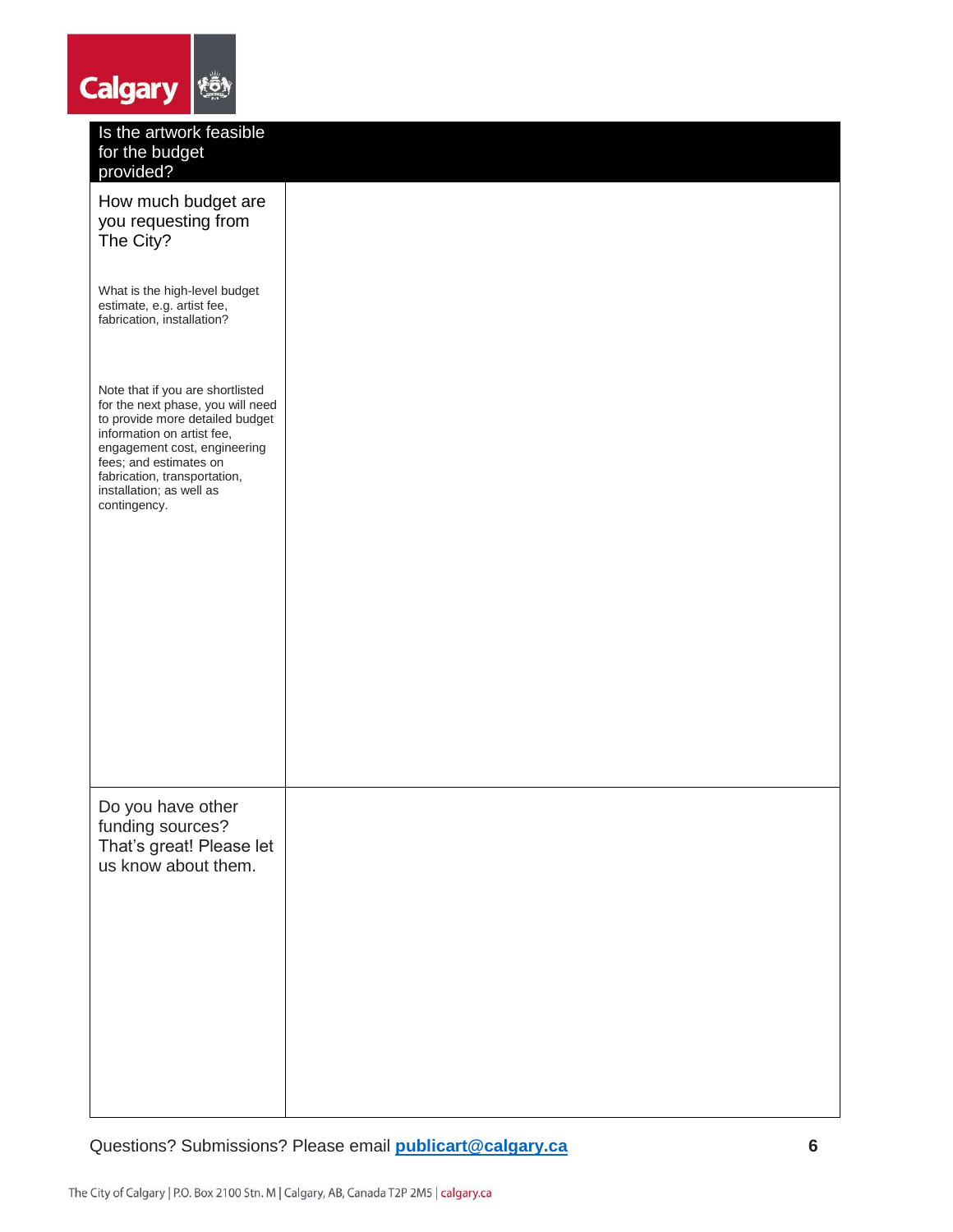| <b>Calgary</b><br><b>KO</b>                                                                                                                 |  |
|---------------------------------------------------------------------------------------------------------------------------------------------|--|
| Requirements                                                                                                                                |  |
| Will the artwork be<br>publicly accessible?                                                                                                 |  |
|                                                                                                                                             |  |
|                                                                                                                                             |  |
|                                                                                                                                             |  |
|                                                                                                                                             |  |
| Proposed location of<br>project, if known?                                                                                                  |  |
| Who owns the site? Is it on<br>private land? Is it on City land?                                                                            |  |
| What is your plan to obtain an<br>agreement to use the site for<br>the duration of the artwork's<br>lifespan?                               |  |
| Who will own the artwork? Will it<br>become the property of the<br>community association? The<br>private landowner? The City of<br>Calgary? |  |
| Note that you will be<br>responsible to obtain approval<br>from the site owner if you are<br>shortlisted.                                   |  |
| Note that ownership of the<br>artwork by The City of Calgary<br>would have to be negotiated if<br>you are shortlisted.                      |  |
|                                                                                                                                             |  |
|                                                                                                                                             |  |
|                                                                                                                                             |  |
|                                                                                                                                             |  |
|                                                                                                                                             |  |
|                                                                                                                                             |  |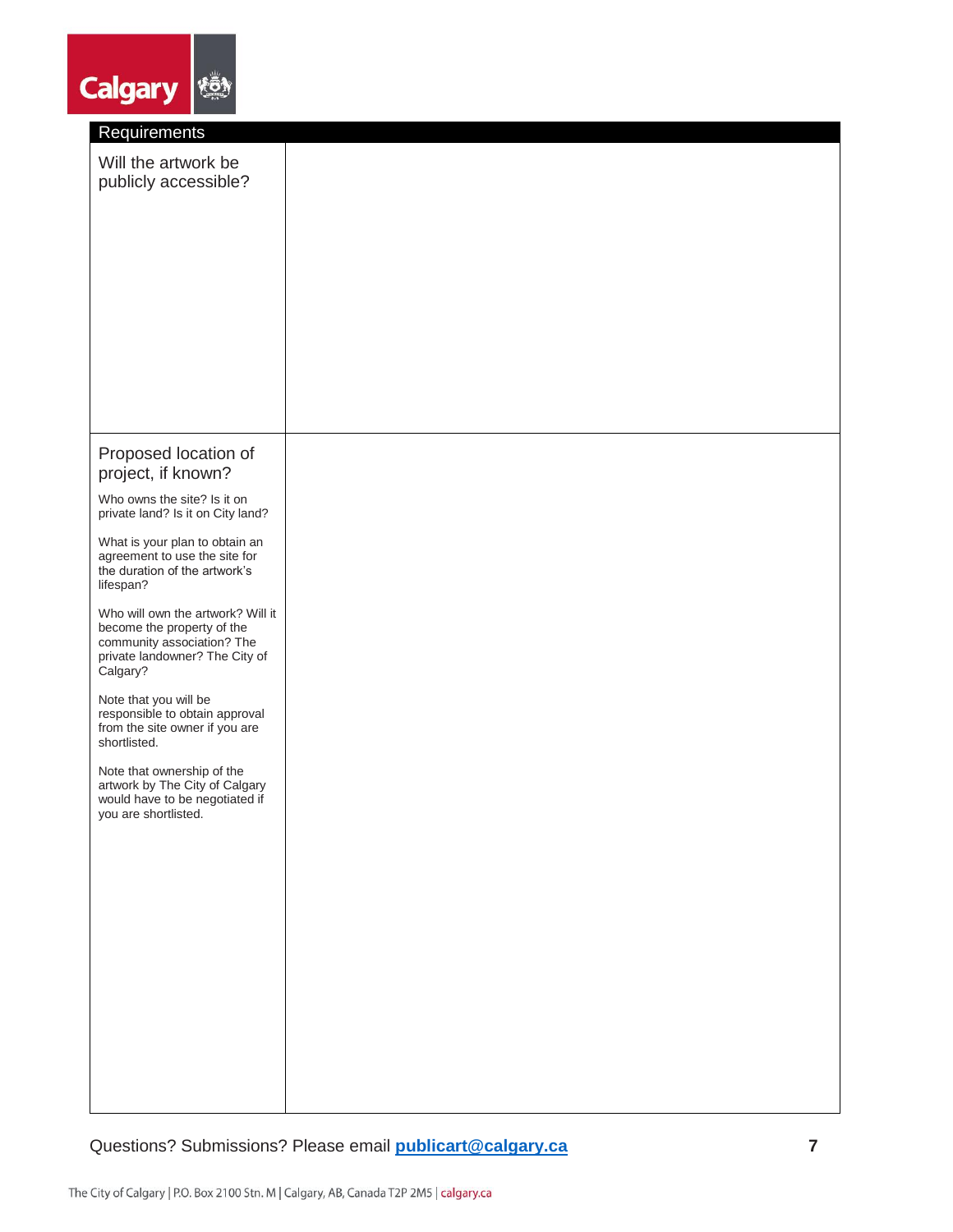| <b>Calgary</b><br>短                                                                                                                                                                                                     |  |
|-------------------------------------------------------------------------------------------------------------------------------------------------------------------------------------------------------------------------|--|
| What is the lifespan of<br>your artwork?                                                                                                                                                                                |  |
| It is recommended the artwork<br>be temporary (have a lifespan of<br>5 years or less).                                                                                                                                  |  |
| How will you ensure<br>the artworks lasts for<br>the duration of its<br>lifespan? E.g. design,<br>construction and/or<br>technology?                                                                                    |  |
| Note: it is recommended that<br>artists who are commissioned to<br>complete their artworks consult<br>with public art program staff on<br>preventive conservation design<br>considerations and<br>maintenance planning. |  |
|                                                                                                                                                                                                                         |  |
| What maintenance is<br>expected over the<br>artwork's lifespan?                                                                                                                                                         |  |
| Who will be<br>responsible for the<br>maintenance?                                                                                                                                                                      |  |
| Where the budget for the<br>maintenance is coming from<br>needs to be clearly defined.                                                                                                                                  |  |
| $\cdot$                                                                                                                                                                                                                 |  |
|                                                                                                                                                                                                                         |  |
|                                                                                                                                                                                                                         |  |
|                                                                                                                                                                                                                         |  |
|                                                                                                                                                                                                                         |  |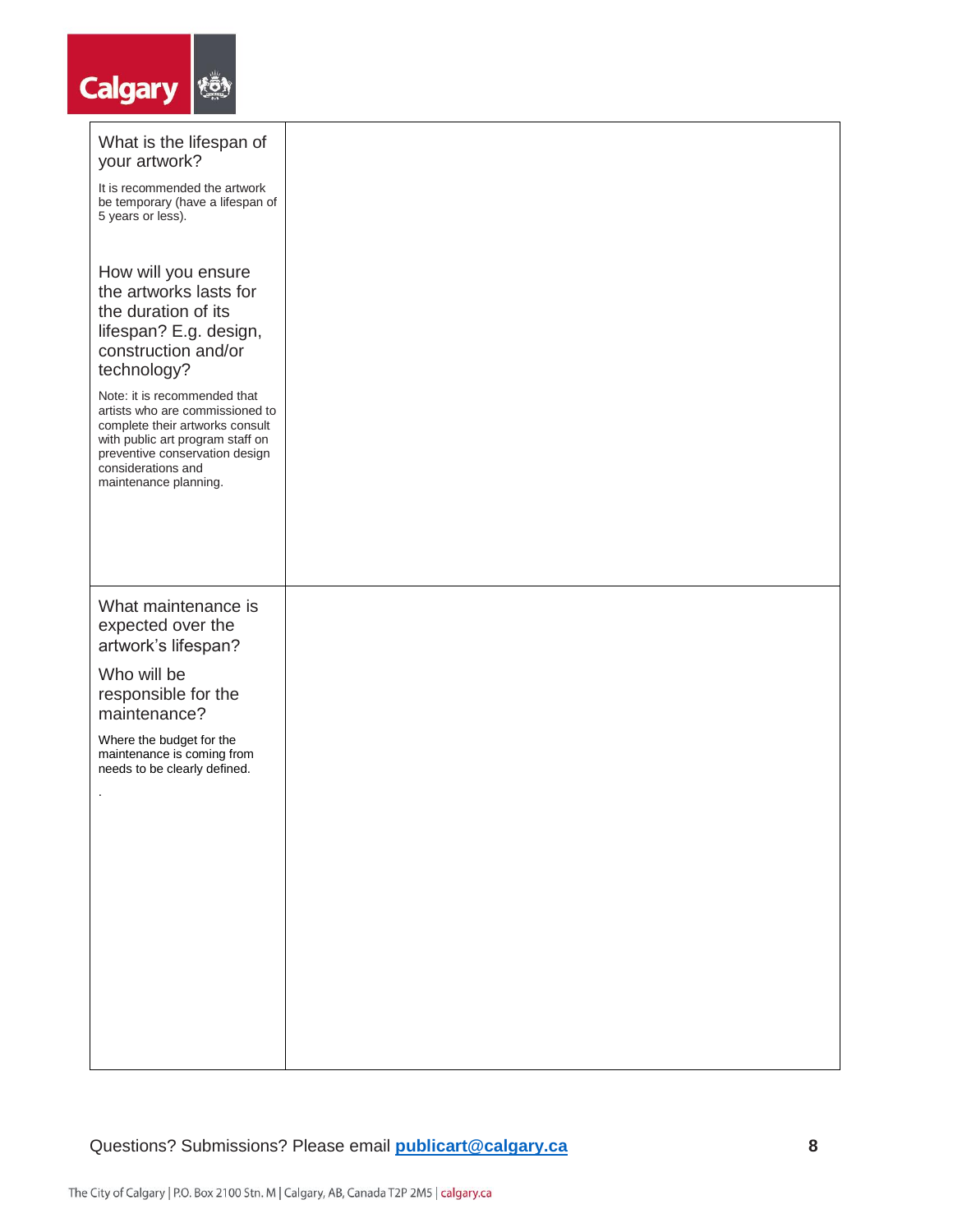

#### Will the artwork be safe for public interaction?

Tell us about any safety concerns you foresee, and how you will address them.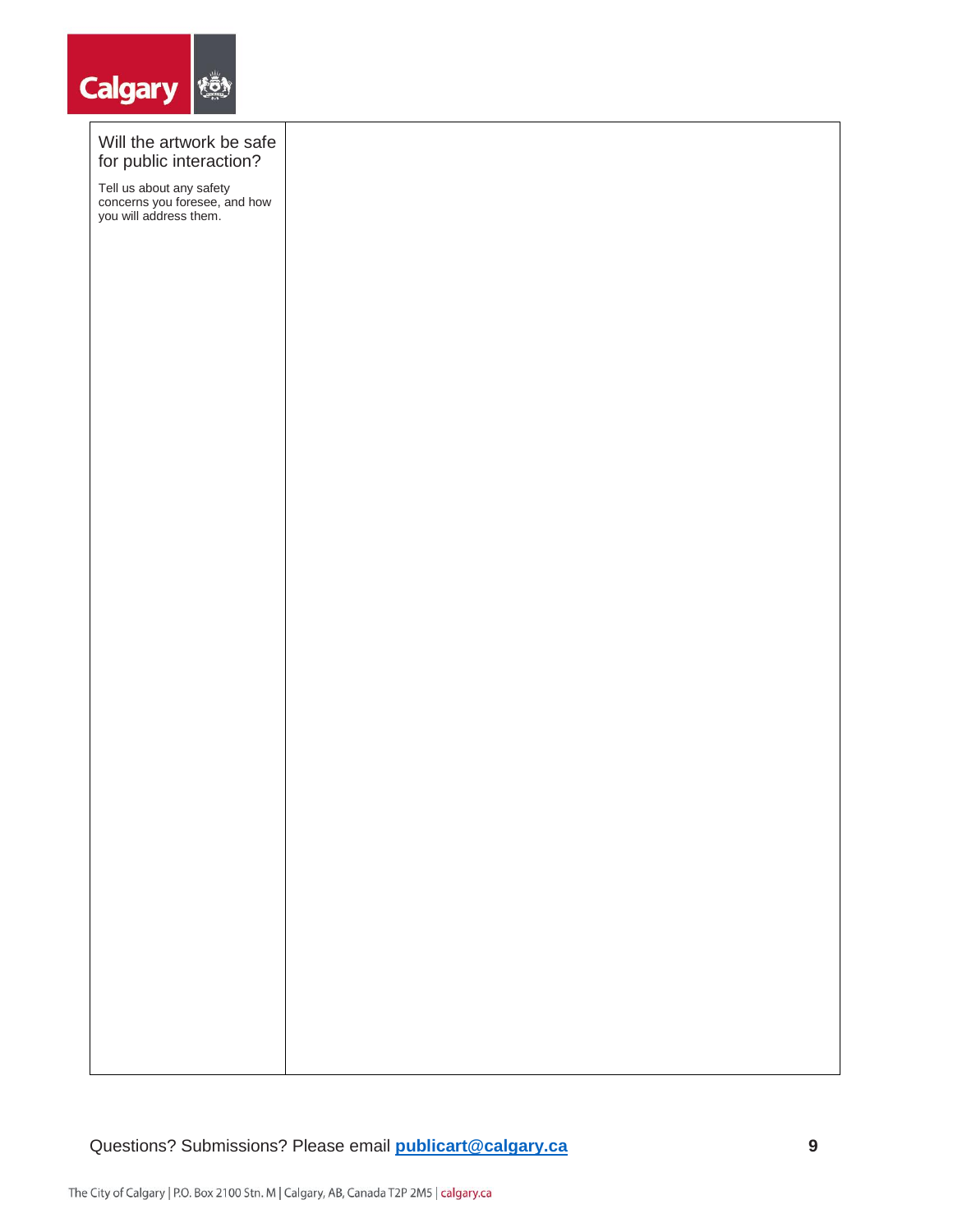

### **Engagement**

| Are you creating an<br>artwork that is |  |
|----------------------------------------|--|
| connected to the                       |  |
|                                        |  |
| community and the<br>people in it?     |  |
|                                        |  |
|                                        |  |
|                                        |  |
|                                        |  |
|                                        |  |
|                                        |  |
|                                        |  |
|                                        |  |
|                                        |  |
|                                        |  |
|                                        |  |
|                                        |  |
|                                        |  |
|                                        |  |
|                                        |  |
|                                        |  |
|                                        |  |
|                                        |  |
|                                        |  |
|                                        |  |
|                                        |  |
|                                        |  |
|                                        |  |
|                                        |  |
|                                        |  |
|                                        |  |
|                                        |  |
|                                        |  |
|                                        |  |
|                                        |  |
|                                        |  |
|                                        |  |
|                                        |  |
|                                        |  |
|                                        |  |
|                                        |  |
|                                        |  |
|                                        |  |
|                                        |  |
|                                        |  |
|                                        |  |
|                                        |  |
|                                        |  |
|                                        |  |
|                                        |  |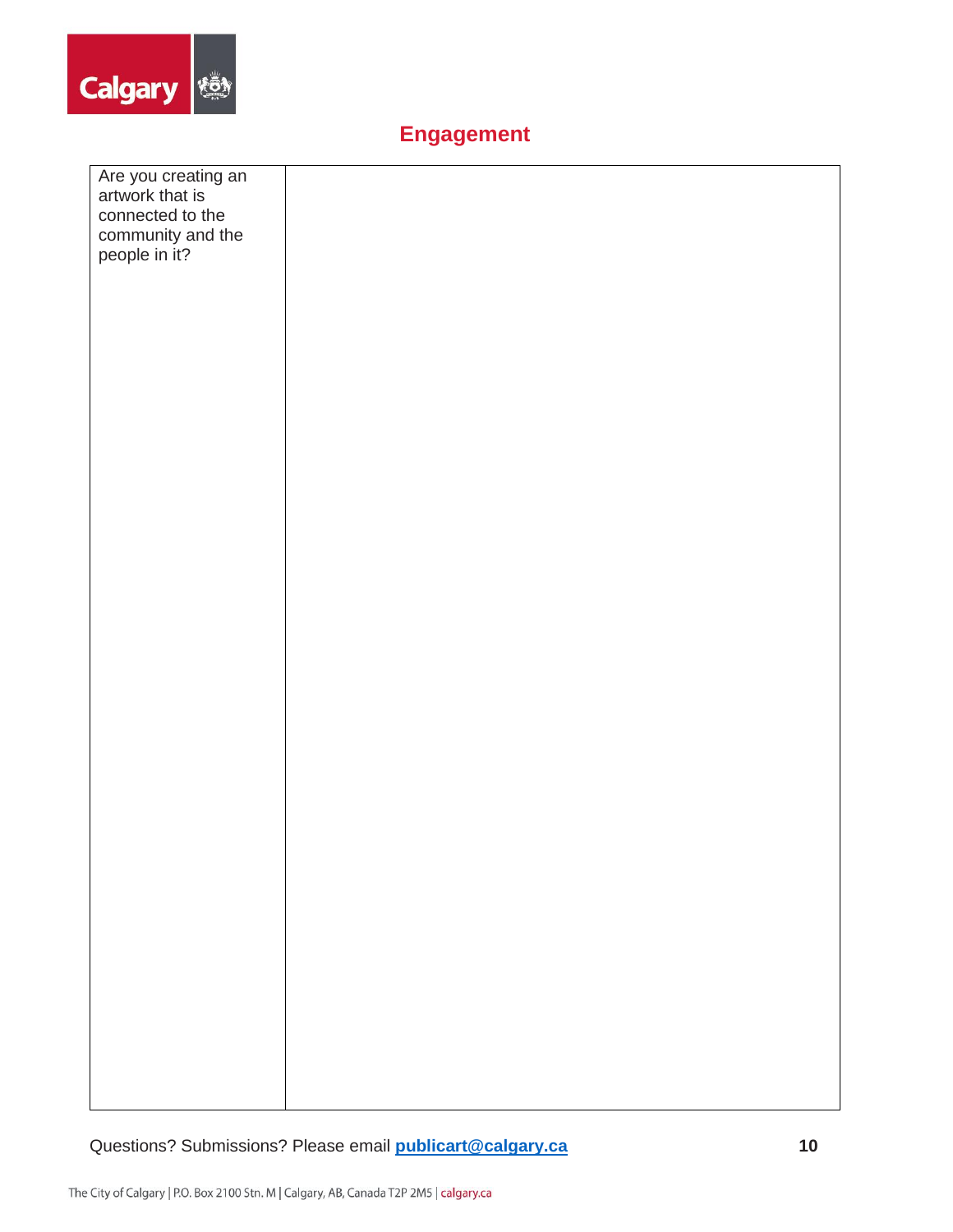

| How will engagement<br>inform your project? |  |
|---------------------------------------------|--|
|                                             |  |
|                                             |  |
|                                             |  |
|                                             |  |
|                                             |  |
|                                             |  |
|                                             |  |
|                                             |  |
|                                             |  |
|                                             |  |
|                                             |  |
|                                             |  |
|                                             |  |
|                                             |  |
|                                             |  |
|                                             |  |
|                                             |  |
|                                             |  |
|                                             |  |
|                                             |  |
|                                             |  |
|                                             |  |
|                                             |  |
|                                             |  |
|                                             |  |
|                                             |  |
|                                             |  |
|                                             |  |
|                                             |  |
|                                             |  |
|                                             |  |
|                                             |  |
|                                             |  |
|                                             |  |
|                                             |  |
|                                             |  |
|                                             |  |
|                                             |  |
|                                             |  |
|                                             |  |
|                                             |  |
|                                             |  |
|                                             |  |
|                                             |  |
|                                             |  |
|                                             |  |
|                                             |  |
|                                             |  |
|                                             |  |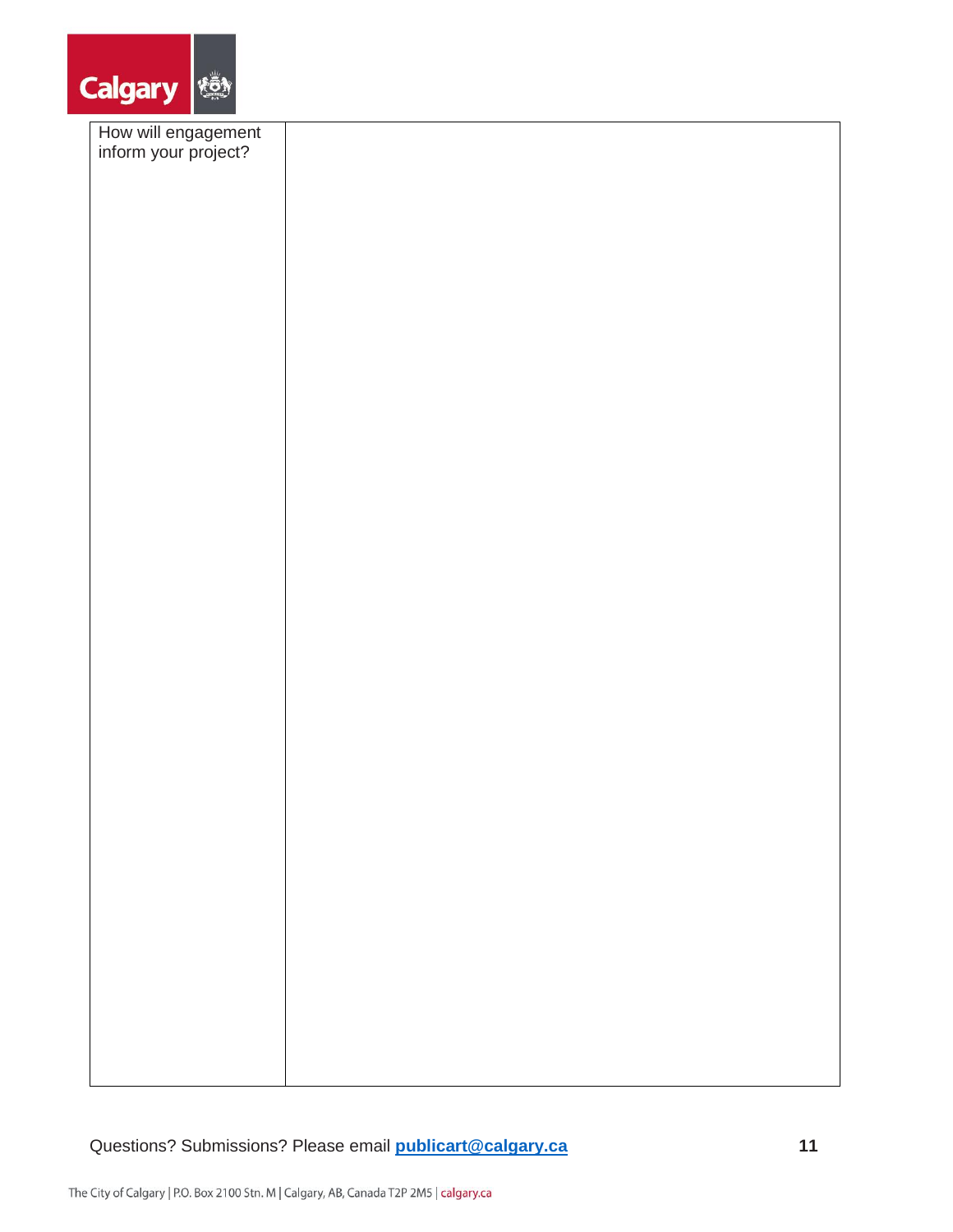

| What tools and                                                             |  |  |  |
|----------------------------------------------------------------------------|--|--|--|
| methods will you use to<br>reach people in the<br>community<br>engagement? |  |  |  |
|                                                                            |  |  |  |
|                                                                            |  |  |  |
|                                                                            |  |  |  |
|                                                                            |  |  |  |
|                                                                            |  |  |  |
|                                                                            |  |  |  |
|                                                                            |  |  |  |
|                                                                            |  |  |  |
|                                                                            |  |  |  |
|                                                                            |  |  |  |
|                                                                            |  |  |  |
|                                                                            |  |  |  |
|                                                                            |  |  |  |
|                                                                            |  |  |  |
|                                                                            |  |  |  |
|                                                                            |  |  |  |
|                                                                            |  |  |  |
|                                                                            |  |  |  |
|                                                                            |  |  |  |
|                                                                            |  |  |  |
|                                                                            |  |  |  |
|                                                                            |  |  |  |
|                                                                            |  |  |  |
|                                                                            |  |  |  |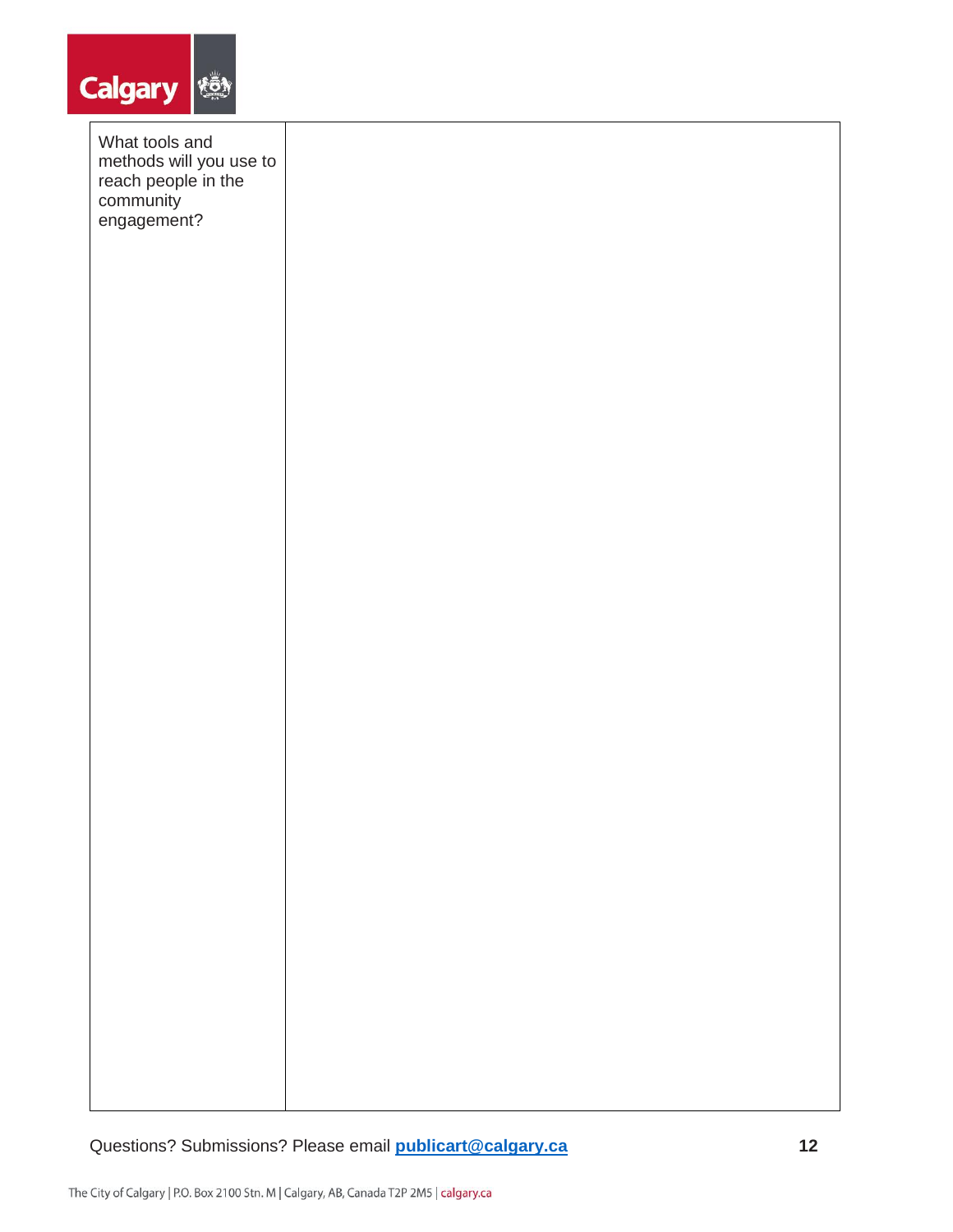

# **Fostering Dialogue**

| How will your artwork<br>create dialogue about<br>diversity, empathy,<br>accessibility, equality,<br>social justice and/or<br>the environment? |  |  |  |
|------------------------------------------------------------------------------------------------------------------------------------------------|--|--|--|
|                                                                                                                                                |  |  |  |
|                                                                                                                                                |  |  |  |
|                                                                                                                                                |  |  |  |
|                                                                                                                                                |  |  |  |
|                                                                                                                                                |  |  |  |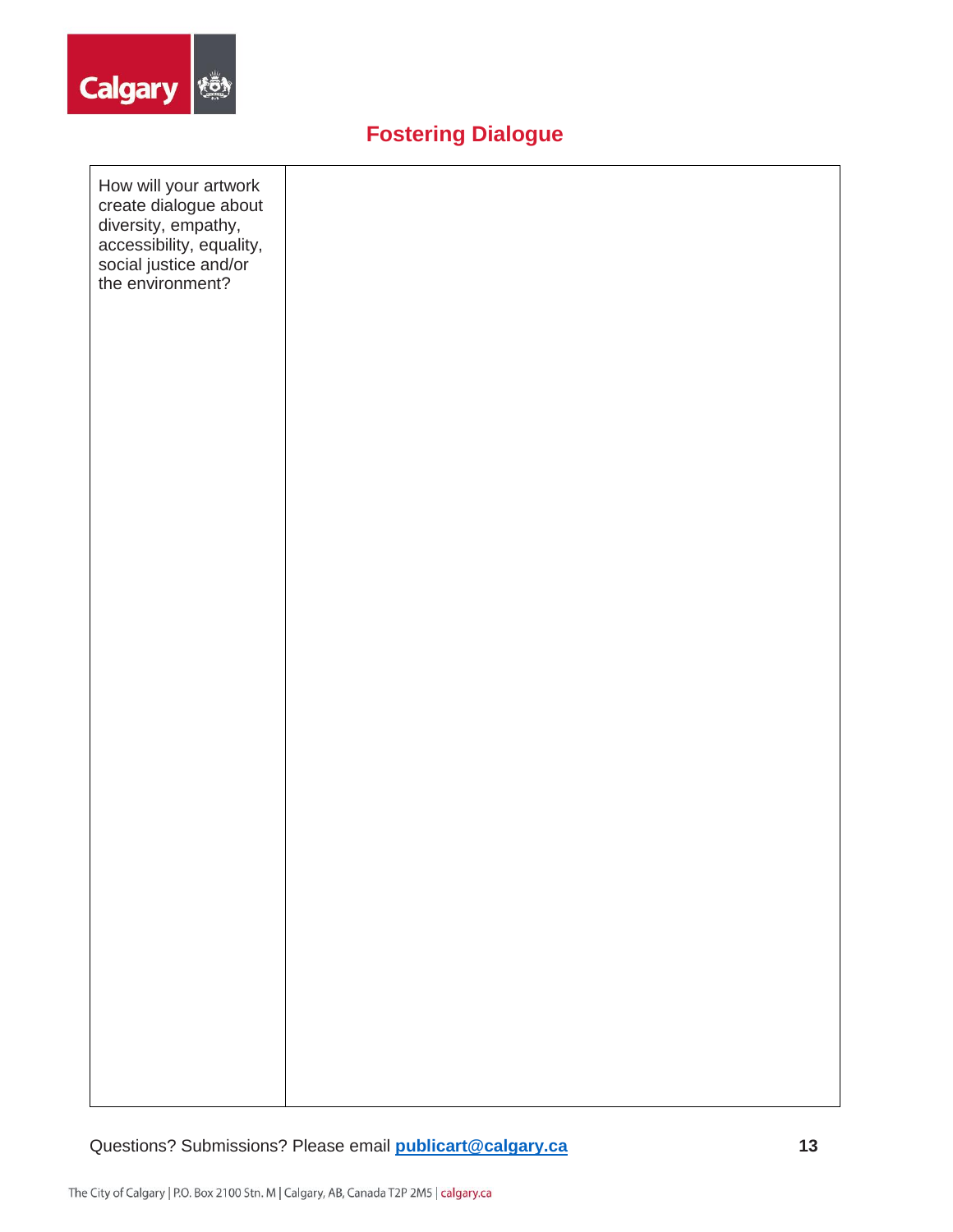# **Calgary |** *\*

How can you explore ways to learn about Indigenous history and the impact of colonialism, and create a path towards reconciliation?

#### Recommendations:

- engage with Indigenous communities, Indigenous Elders and/or Indigenous Knowledge Keepers
- include Indigenous Elders and/or Indigenous Knowledge Keepers on your project team

Suggestions for research:

- Calls to Action found in the [Truth and Reconciliation](http://nctr.ca/reports.php)  [Commission of Canada](http://nctr.ca/reports.php)
- [White Goose Flying report](https://www.calgary.ca/content/dam/www/csps/cns/documents/cauac/white-goose-flying-calls-to-action-cauac.pdf)

#### Notes:

We encourage successful applicants to pay elders and Indigenous knowledge keepers to acknowledge their time and efforts to support your project. This should be included in your project budget.

We encourage successful applicants to include a Treaty 7 Land Acknowledgment protocol within their project. City of Calgary staff can assist with this.